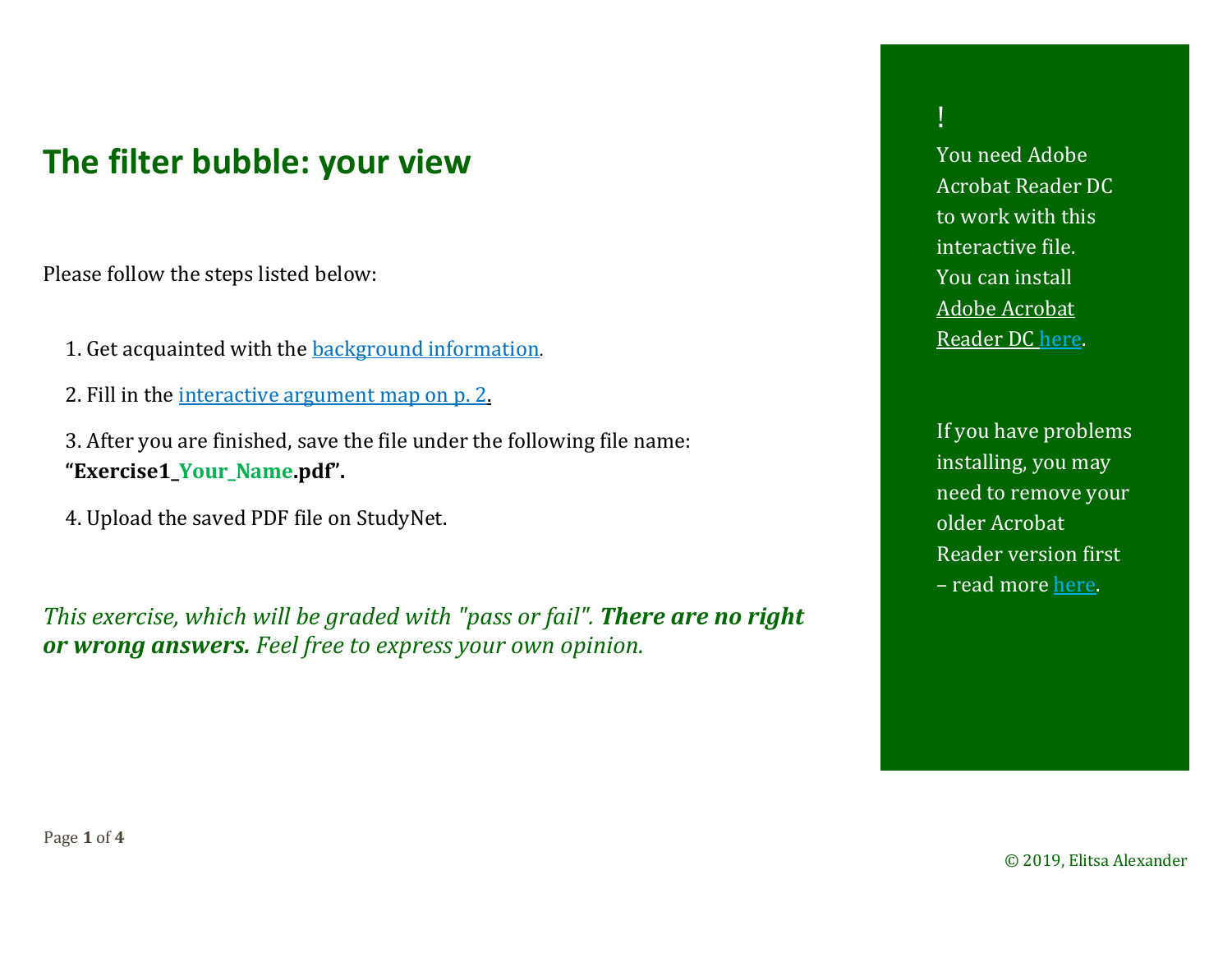<span id="page-1-0"></span>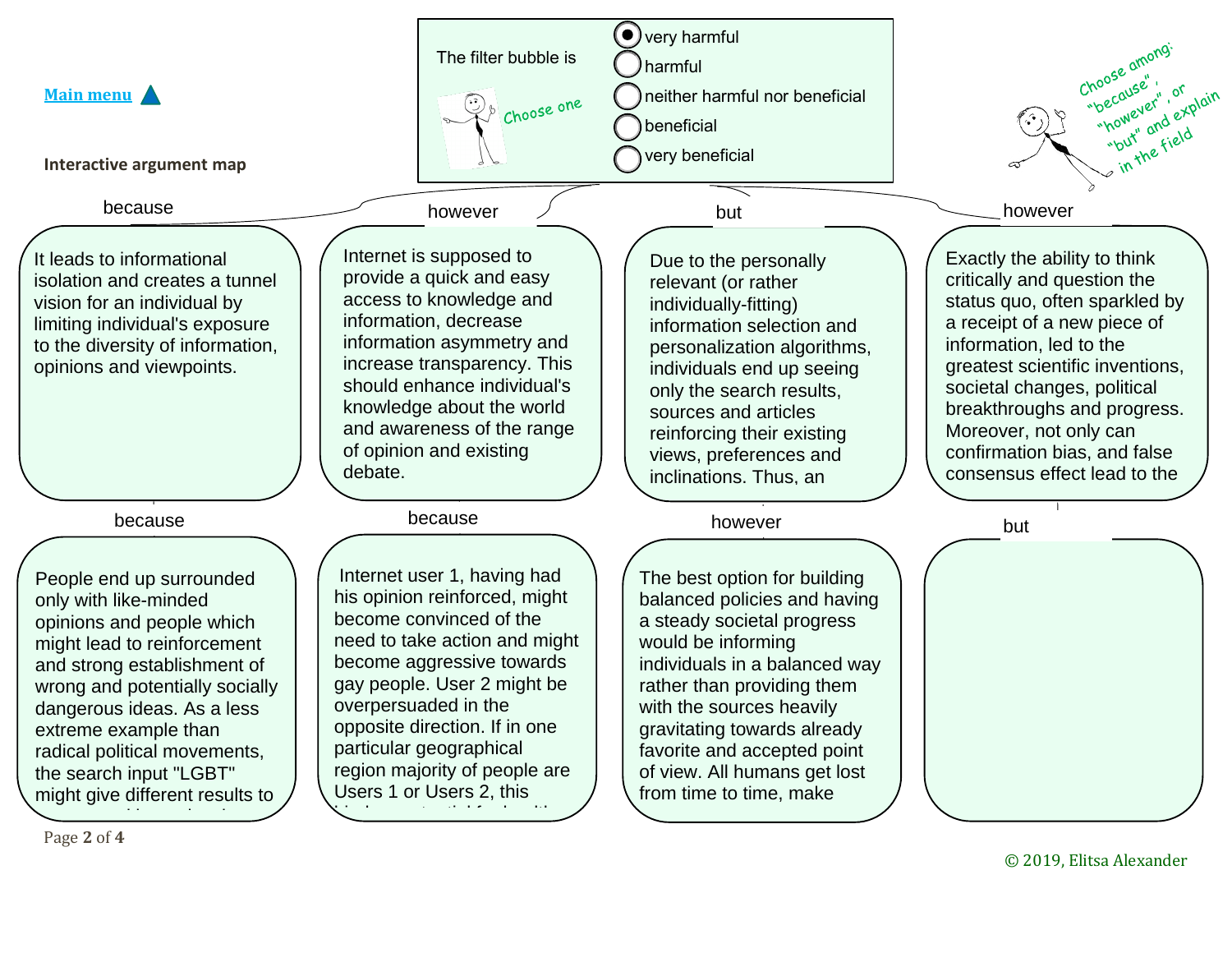<span id="page-2-0"></span>

## **Background Information**

**Definition**: a filter bubble – a term coined by Internet activist Eli Pariser – is a state of intellectual isolation that results from personalized searches when a website algorithm selectively guesses what information a user would like to see based on information about the user, such as location, past click-behavior and search history (Engin 2013). The choices made the algorithms are invisible/ not transparent. Examples: Google Personalized Search, Facebook's personalized news-stream – [read more](https://en.wikipedia.org/wiki/Filter_bubble).



**Eli Pariser`s** [Video: Beware online filter bubbles](https://videos.files.wordpress.com/0EZksUln/beware-online-filter-bubbles-eli-pariser-1_hd.mp4)

**Contrasting view**: the negative implications for civic discourse are minimal and addressable (Weisberg 2017) – [read more](https://bettervisual.org/wp-content/uploads/2019/02/Contrasting-view.pdf).

## **Related concepts**:

• "[confirmation bias](https://en.wikipedia.org/wiki/Confirmation_bias)": the tendency to search for, interpret, favor, and recall information in a way that confirms one's preexisting beliefs or hypotheses (Plous, Scott (1993), The Psychology of Judgment and Decision Making, p. 233).

- [False consensus effect](https://en.wikipedia.org/wiki/False_consensus_effect)
- [Fake news](https://en.wikipedia.org/wiki/Fake_news)
- [Echo chamber](https://en.wikipedia.org/wiki/Echo_chamber_(media))
- [Splinternet/Cyberbalkanization](https://en.wikipedia.org/wiki/Splinternet)

**An example counter measure**: a [method to balance between serendipity and accuracy/relevance](https://bettervisual.org/wp-content/uploads/2019/02/method-to-balance-between-serendipity-and-accuracy.pdf)

Page **3** of **4**